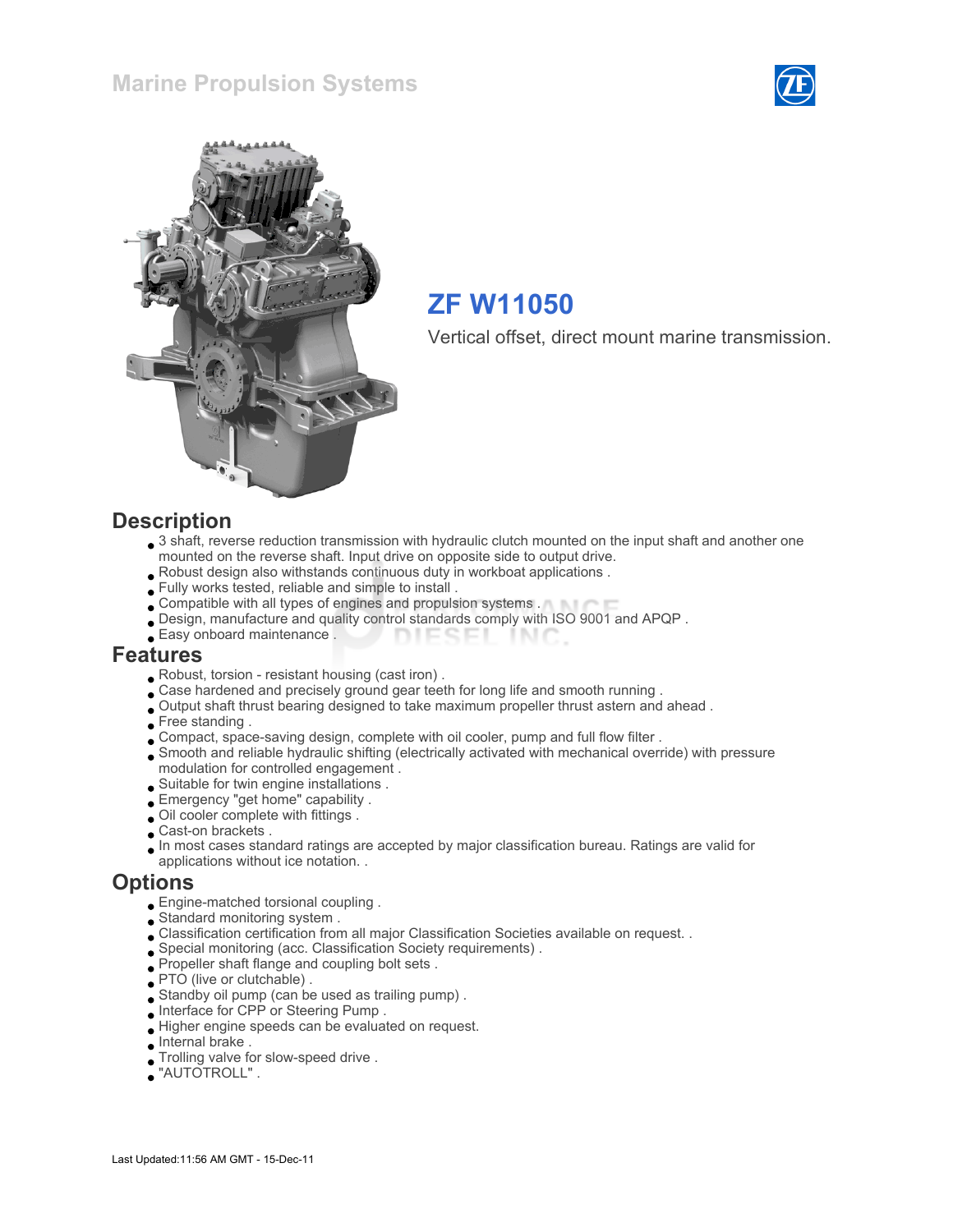# ZF W11050 Ratings

# Continuous Duty

| <b>RATIOS</b>                       |           | MAX. TORQUE POWER/RPM                                        |           |    | <b>INPUT POWER CAPACITY</b> |    |           |    |           | MAX. |            |
|-------------------------------------|-----------|--------------------------------------------------------------|-----------|----|-----------------------------|----|-----------|----|-----------|------|------------|
|                                     | <b>Nm</b> | ftlb                                                         | <b>kW</b> | hp | kW                          | hp | <b>kW</b> | hp | <b>kW</b> | hp   | <b>RPM</b> |
|                                     |           |                                                              |           |    |                             |    | 1200 rpm  |    | 1600 rpm  |      |            |
| $\Box$ 2.056*, 2.548*, 3.074, 3.583 |           | 15280 11270 1.6000 2.1456 1600 2146 1920 2575 2560 3433 1600 |           |    |                             |    |           |    |           |      |            |

Special Order Ratio.

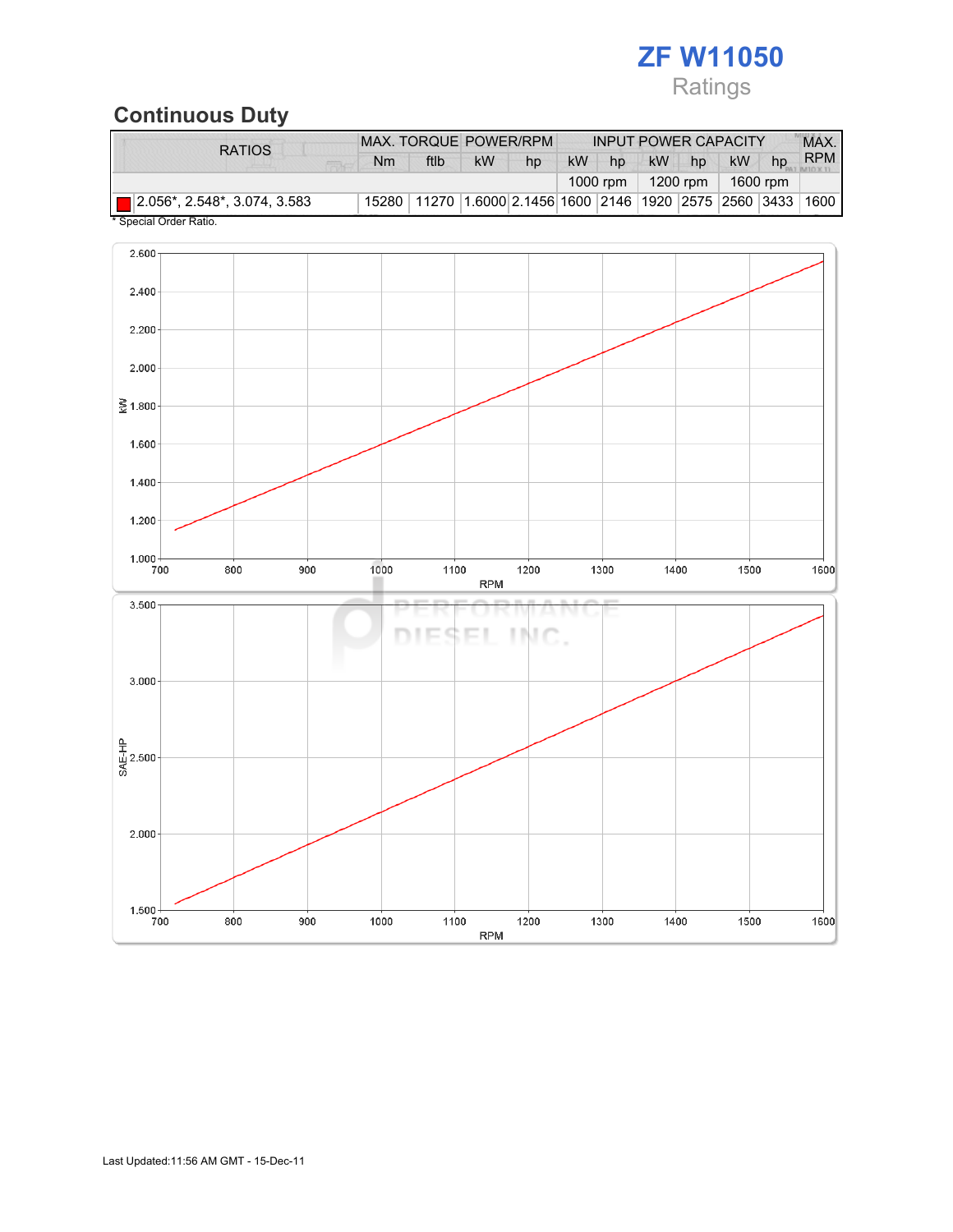# ZF W11050

**Dimensions** 





| mm (inches) |                |                |                |                            |              |             |                |            |  |
|-------------|----------------|----------------|----------------|----------------------------|--------------|-------------|----------------|------------|--|
| А           | B <sub>1</sub> | B2             | H <sub>1</sub> | H2                         |              |             | L <sub>2</sub> |            |  |
| 415(16.3)   | 650 (25.6)     | 650 (25.6)     | 530 (20.9)     | 830 (32.7)                 | 1,562 (61.5) | 1,210(47.6) | 379 (14.9)     | 714 (28.1) |  |
|             |                | Weight kg (lb) |                | Oil Capacity Litre (US qt) |              |             |                |            |  |
|             |                | 2,650(5,830)   |                | 80.0 (84.8)                |              |             |                |            |  |

DIESEL INC.

|    |    |             |  |                                                         | <b>Bolt Holes</b> |     |              |      |
|----|----|-------------|--|---------------------------------------------------------|-------------------|-----|--------------|------|
|    |    |             |  |                                                         |                   | No. | Diameter (E) |      |
| mm | in | mm in mm in |  |                                                         | mm                |     | mm           |      |
|    |    |             |  | 420   16.5   350   13.8   280   11.0   45.0   1.77   16 |                   |     | 32.0         | 1.26 |